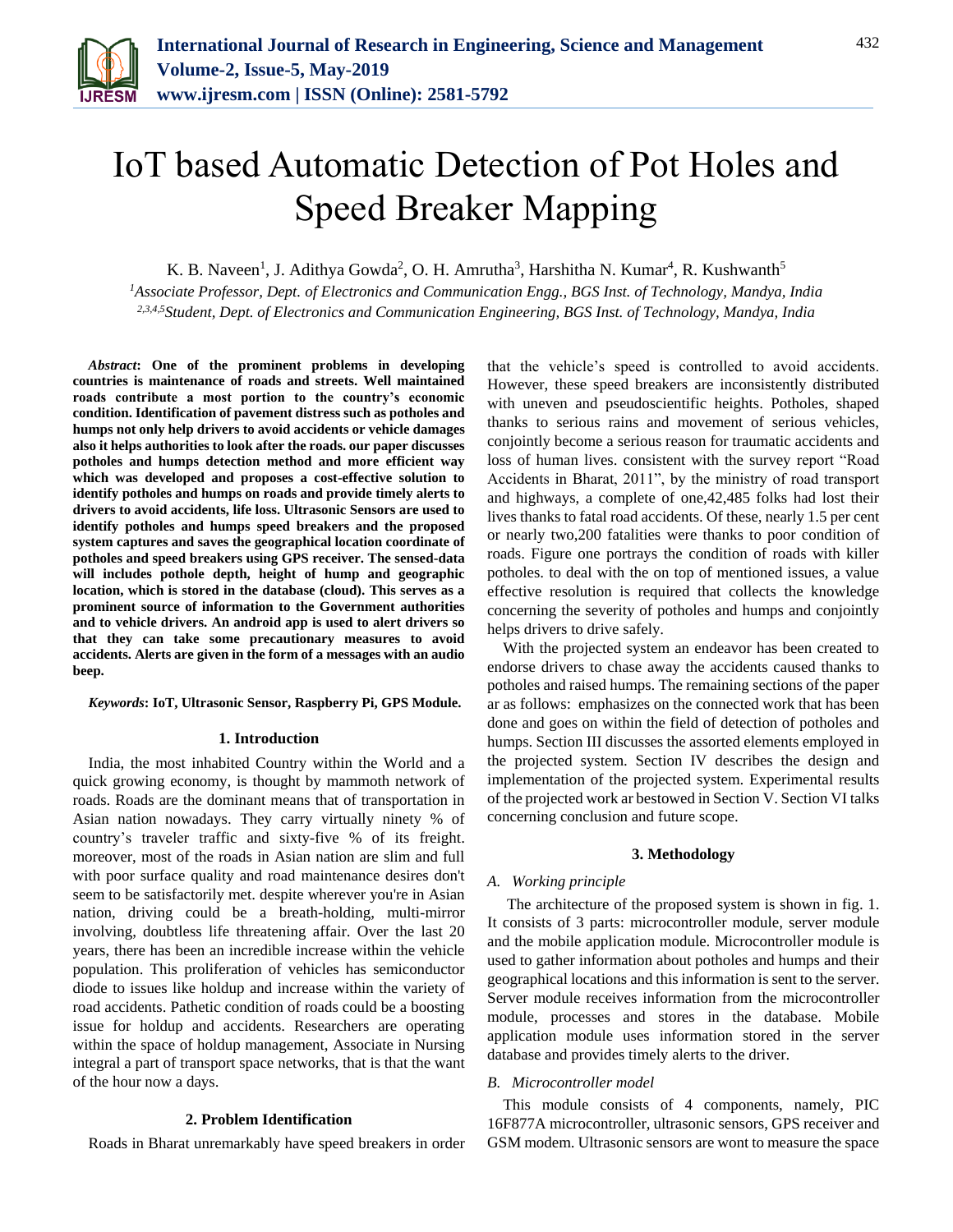

between the automotive body and therefore the paved surface and this information is received by the microcontroller. The distance between automotive body and therefore the ground, on a smooth road surface, is the threshold distance. Threshold value depends on the ground clearance of vehicles and can be configured accordingly. If the distance measured by ultrasonic sensor is greater than the threshold, it is a pothole, if it is smaller, it is a hump otherwise it is a smooth road. The GPS receiver captures the location coordinates of the detected pothole or the hump and sends messages to the registered mobile SIM using GSM modem. This registered mobile SIM is present on the android device that acts as server. The messages sent embrace data regarding depth of the chuckhole or height of the hump and its location coordinates.

### *C. Architecture of the proposed system*



Fig. 1. Program flow of the system

## *D. Block diagram*



Fig. 2. Block diagram of the model

## *E. Server module*

This module consists of 2 parts; the android device and also the DB. It acts as an intermediary layer between the microcontroller module and the mobile application. The server module is implemented as an android application that runs on a device and is responsible for reading messages sent by the registered mobile SIM present in the microcontroller module. It

processes the contents of this message and stores it within the info (cloud). Integrating sensor networks with cloud and Internet of Things, it is possible to allow broader access to sensor data.

# *F. Mobile Application Module*

This module is enforced as Associate in Nursing robot application that's put in on the vehicle driver's itinerant to produce timely alerts concerning the presence of potholes and humps. Figure shows the workflow of this application. The application continuously runs in the phone background. It initial captures this geographic location of the vehicle then accesses the locations of potholes and humps keep within the server information. The distance between the vehicle location and also the pothole location keep in information is computed. If the gap between the 2 is inside a hundred meters, Associate in Nursing alert message pops au fait the mobile screen. This message is attended with Associate in Nursing audio beep in order that the motive force will differentiate it from different flash messages. Do not confuse "imply" and "infer".



Fig. 3. Model of proposed system

## **4. Conclusion**

The proposed system basically serves two purposes it automatically detects the humps and potholes and sends the information regarding this to the vehicle drivers so that they can avoid accidents. This is the cost effective solution for detection of humps and potholes. This system helps us to avoid dreadful potholes and humps and hence to avoid any tragic accidents due to bad road conditions. The information can also be used by the government authorities for the maintenance. The system can be further improved by providing voice messages to alert the driver.

### **References**

- [1] A. Mednis, G. Strazdins, R. Zviedris, G. Kanonirs and L. Selavo, "Real time pothole detection using Android smartphones with accelerometers," *2011 International Conference on Distributed Computing in Sensor Systems and Workshops (DCOSS)*, Barcelona, 2011, pp. 1-6.
- [2] Rajeshwari S., Santhosh Hebbar, Varaprasad G., "Implementing Intelligent Traffic Control System for Congestion Control, Ambulance Clearance and Stolen Vehicle Detection", IEEE Sensors Journal, Vol.15, No.2, pp.1109-1113, 2015.